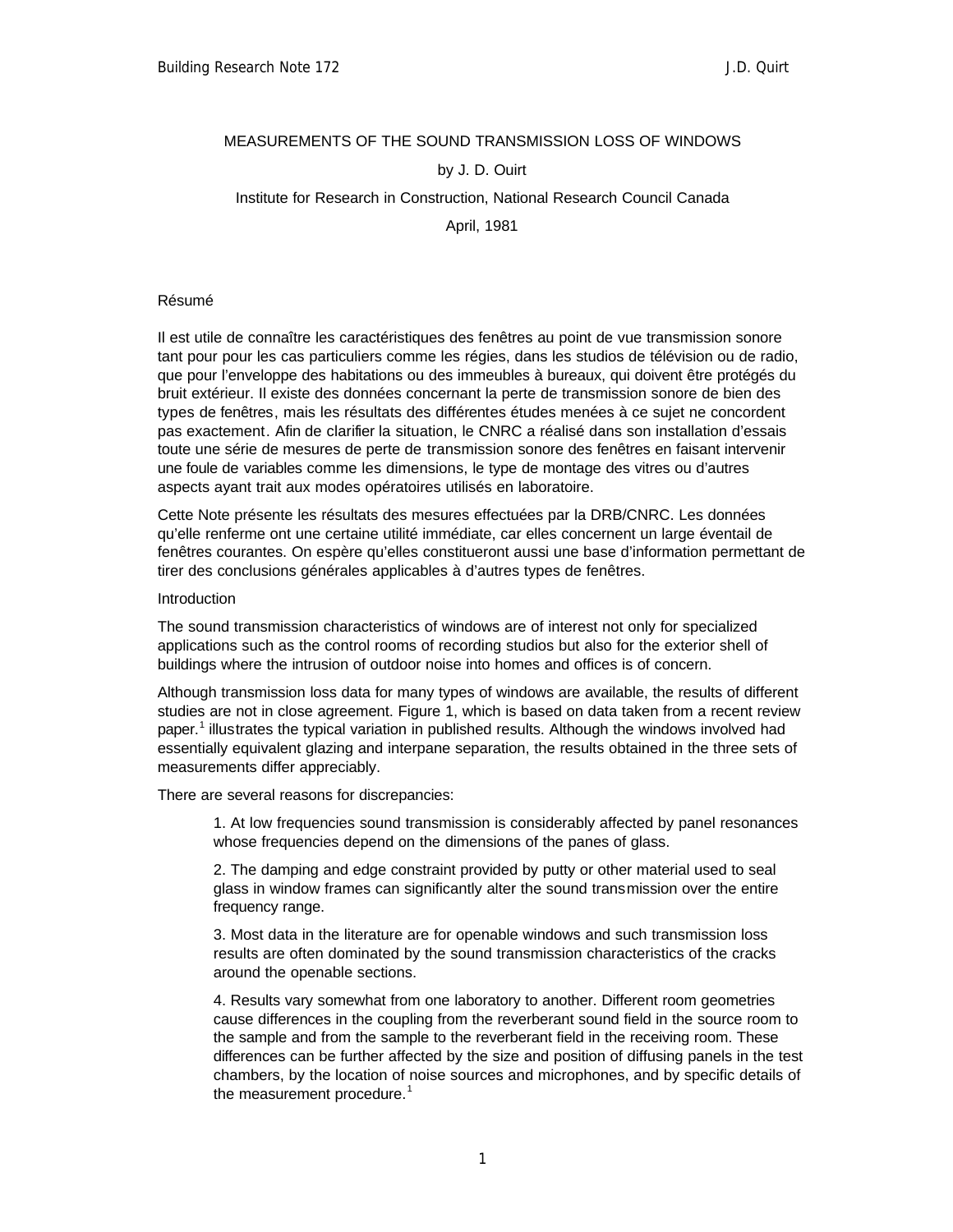Such problems are probably only a partial listing of the systematic discrepancies that confound efforts to evaluate trends in the sound transmission of windows from published data. Unfortunately, none of the major studies covers the entire range of glass thickness, interpane spacing, and other features of interest. In an effort to clarify the situation an extensive series of window transmission loss measurements was made in the NRC test facility, holding as many of the variables like window dimensions, glass-mounting, and other laboratory-related details as constant as seemed practicable.

This Note is designed to present the results of the DBR/NRC measurements. The data are of some immediate use because they provide information on a wide range of practical windows. It is hoped that the data will also serve a broader purpose by providing a data base from which general conclusions applicable to other windows may be derived. This Note is a complete record of the test results; a subsequent paper will analyse the general features of the data from empirical and theoretical viewpoints.

### EXPERIMENTAL DETAILS

All sound transmission measurements were made in accordance with ASTM E90-75<sup>7</sup>, "Laboratory Measurement of Airborne Sound Transmission Loss of Building Partitions." Test specimens were mounted in an opening 2.44 m (8 ft) high by 3.05 m (10 ft) wide separating the two reverberation rooms. The source room has a volume of 62 m<sup>3</sup> (2100 cu ft) and the receiving room a volume of 255 m<sup>3</sup> (9000 cu ft). Following ASTM E90, each room is equipped with fixed and moving diffusing panels adjusted to provide as good an approximation as possible of the diffuse sound field that is assumed in transmission loss theory. The sound pressure level in each room is sampled by a set of nine GenRad 1961 electret condenser microphones with associated pre-amplifiers whose outputs may be observed individually. The signals from the microphones are selected via a GenRad 1566 32-channel multiplexer/amplifier and measured with a GenRad 1921 1/3-octave real-time analyzer. These instruments and the noise sources are all interfaced to a minicomputer that controls the measurements and performs all necessary calculations. Measurements were made for the standard 1/3-octave bands with centres from 125 to 5000 Hz. Data were also obtained for the 80 and 100 Hz bands, but because the test facility does not satisfy the room dimension requirements for these bands the data should be treated with caution.

Figure 2 shows the relevant dimensions of the window units and the associated filler wall in which they were mounted. The frame had three openings for the window units and was sufficiently deep to permit interpane spacings up to 200 mm (8 in.). The filler wall was of double wood stud construction with multiple layers of gypsum board on each face. Tests were made with heavy panels inserted in the window openings to make sure that flanking transmission, including sound transmitted through the filler wall and frame, was insignificant relative to sound transmission through the windows.

The window mounting details are shown schematically in Figure 3. All windows were mounted in wooden sashes of the same size: 620 mm (24.5 in.) wide, 1750 mm (68.75 in.) high, and 41 mm (1.625 in.) thick. The glass panes (560 x 1680 mm) were held in place by wooden strips nailed to the sash; and a thin bead of caulking sealant ensured a good seal between glass and wood. Double glazing was tested both with two panes mounted in a single sash (interpane spacings up to 19 mm) and with each pane mounted in a separate sash (spacings of 19 am or greater). The triple glazing tests included windows with three panes mounted in each sash and some with two panes in one sash and the third pane in a separate sash. The window sashes were equipped with spring metal weatherstripping at the perimeter and fitted snugly in the frame openings. Each sash was butted against a wooden positioning strip and held firmly in position by a second wood strip fastened to the frame. All cracks were sealed at the sash perimeters using an adhesive fabric-backed tape that provides a seal essentially equivalent to caulking for narrow cracks.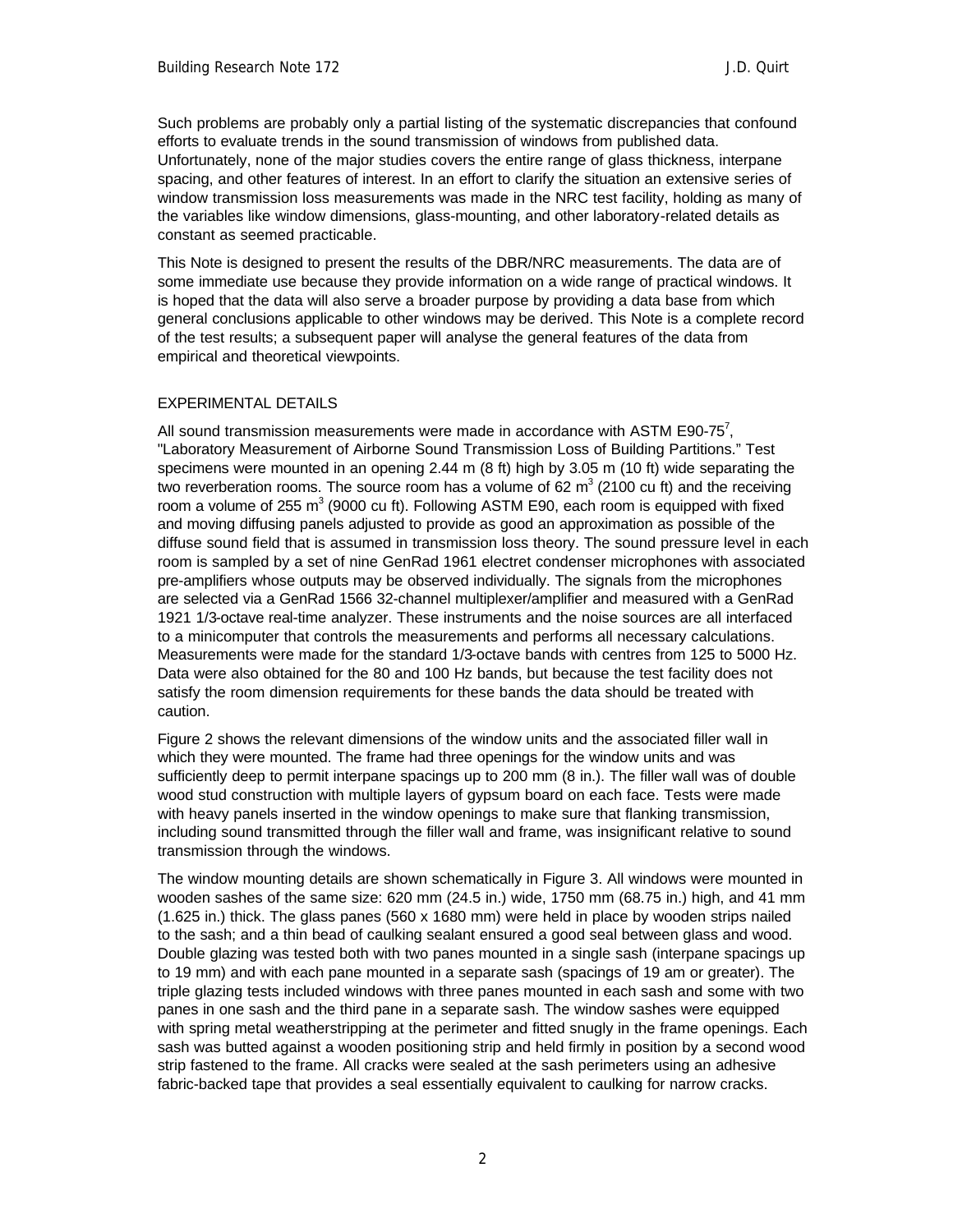The windows tested had single, double, or triple glazing, with nominal glass thicknesses of 3, 4, or 6 mm. Their actual mass/unit areas were 8.1 kg/m<sup>2</sup> (26 oz/sq ft), 10.4 kg/m<sup>2</sup> (34 oz/sq ft) and 14.4  $kg/m^2$  (47 oz/sq ft), respectively.

# DESCRIPTIVE CODE FOR WINDOWS

For ease of presentation the data in Tables I to III are identified by means of a simple descriptive code based on the nominal glass thickness in millimetres, and the interpane spacing, also in millimetres, for double or triple glazing. In this Code, single glazing with 3 mm glass is simply denoted by "3" and double glazing with two panes of 4 mm glass separated by a 50 mm airspace by "4(50)4" and so on. Special details related to the interpane cavity are indicated by minor variations, as discussed below.

The main series of tests was intended to determine the changes in sound transmission as a function of glass thickness and interpane spacing. Additional tests were performed to assess how some treatments of the interpane cavity affected transmission loss. These included the following:

1. Non-parallel double-glazing with interpane spacing at the top of the window different from that at the bottom, indicated in the descriptive code by specifying the maximum and minimum distances, e.g. "4(6 to 19)4."

2. Absorptive treatment at the perimeter of the window cavity between the sashes, using 25 mm (I in.) thick glass fibre ceiling tile material, denoted by the addition of the letter A to the interpane spacing, e.g. "3(100 A)3."

3. Addition of a diagonal divider across the cavity as illustrated schematically in Figure 4. These dividers touched both sashes, but did not completely bridge the interpane space. They are indicated in the descriptive code by addition of the letter D to the interpane spacing, e.g. "6(150 D)6".

Some tests were performed with commercially produced hermetically-sealed double glazing with a 6 mm metal spacer between the two layers of glass. This is indicated by the addition of the letter M to the descriptive code, e.g. "3(6 M)3." The pane and sash dimensions of these windows were the same as those listed previously.

# GENERAL NOTES

Although most details of glass mounting and the test procedures were consistent throughout the series of measurements, there were some changes. The tests were conducted in three series of measurements, with intervals of approximately one year between successive series. During these intervals alterations were made in the diffusing panels in the receiving room, in the position of the noise sources, and in the number and position of microphones used for measurements. Although the test procedures nominally conform in all cases to the ASIM E90-751 standard, it must be recognized that such alterations could (and apparently did) introduce systematic changes in the transmission loss results.

To assess the extent of the changes, the second and third series of measurements each included a number of window types that had been tested in the previous series. The data indicate that there were small but quite consistent differences between the transmission loss results for nominally identical windows in different series. Although they were not very large, it is strongly recommended that detailed comparison of transmission loss results to assess trends associated with glass thickness (or other variables) be restricted to comparisons within a given series. The cases that were retested were largely chosen to facilitate such comparisons.

As discussed, all the data presented in Tables I to III are for windows sealed to the frame. As a general rule of thumb the Sound Transmission Class (STC)<sup>8</sup> of an openable window with good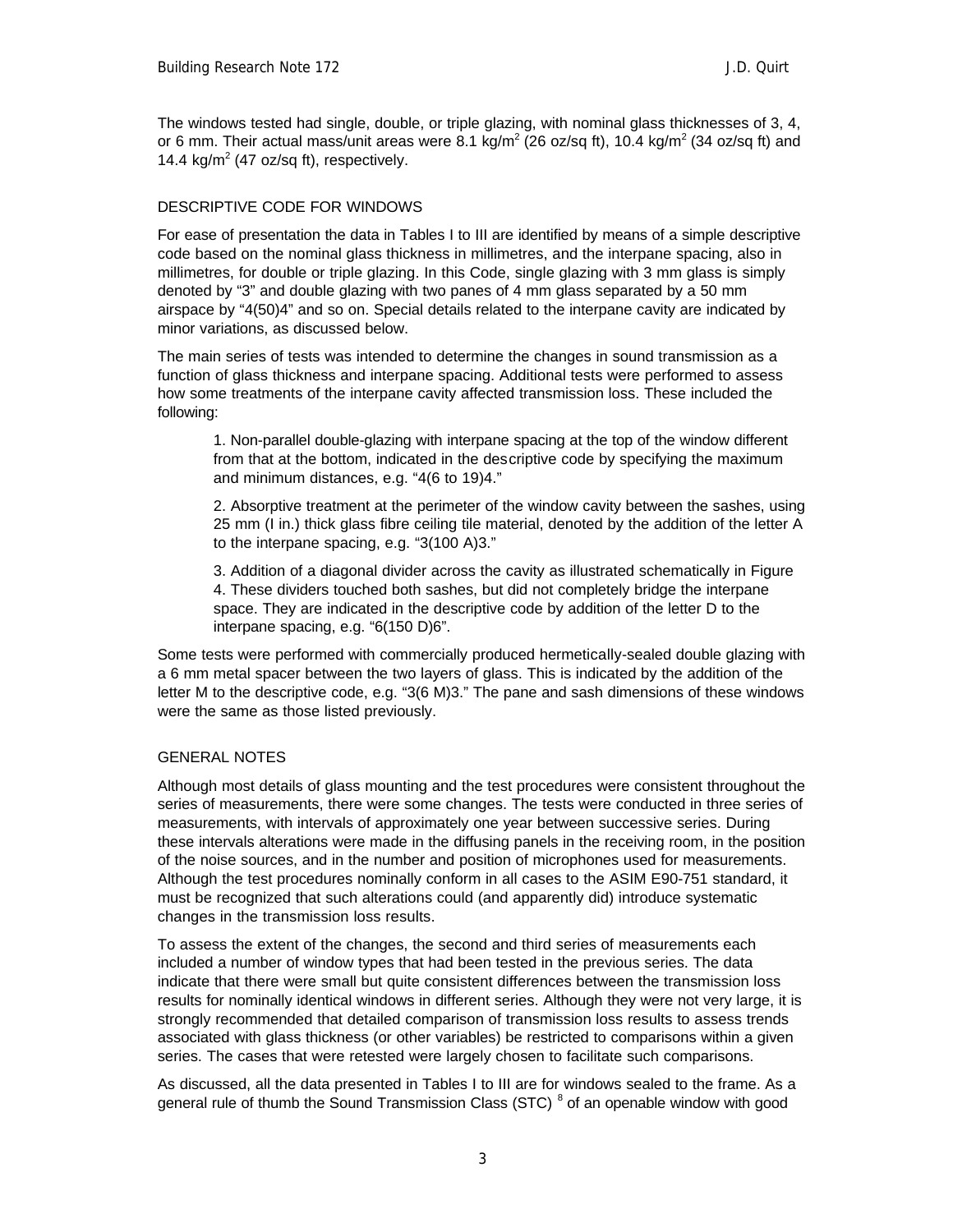weather-stripping is 3 to 5 decibels lower than that for the corresponding sealed window. In most cases the leakage reduces the sound transmission loss more at high frequencies than at low frequencies; detailed discussion, however, of sound transmission by the leaks is beyond the scope of this Note.

Probably the most common use of sound transmission data for windows is in the design of the exterior envelope of buildings to limit intrusion of outdoor noise. It should be recognized that differences between the source sound field at an exterior facade and in a reverberant source room may cause the sound attenuation obtained in such applications to differ appreciably from the laboratory results presented here. In addition, the reduction in the A-weighted sound level (or other similar measure of loudness) for common noise sources such as road or railway traffic is appreciably different from the field STC derived according to ASTM E336<sup>9</sup> and E413<sup>8</sup>. These features have been discussed in some detail in a previous Note.<sup>10</sup>

The basic results of the main series of tests for double glazing are presented in Figure 5 in terms of the STC. The most obvious feature is the steady increase in STC with increasing interpane spacing. It exhibits a quite consistent trend of 3 dB increase/doubling of separation. The second obvious trend is the consistent improvement in STC with thicker (or heavier) glass. This too is maintained for all data, giving reason to believe that considerable success was achieved in minimizing variations associated with damping, edge constraints, and other such confounding variables.

Simply increasing the thickness of both panes is not the only way to improve STC for a given interpane spacing. Figure 6 compares the STC results for the thickest glazing tested (two layers of 6 mm glass) with the corresponding data obtained when one of the layers of 6 mm glass is replaced by 3 mm glass. It was found that substituting the lighter glass gave the same STC, or higher, in most cases. This is a well established technique in designing windows for noise control.

# **REFERENCES**

1. Marsh, A., The Airborne Sound Insulation of Glass. Part 1: Applied Acoustics 4, p. 55-70 (Jan. 1971); Part 2: APPlied Acoustics 4. p. 131-154 (April 1971); Part 3: Applied Acoustics 4, 1). 175-192 (July 1971).

2. Oosting, W.A., Investigation of the Sound Insulation of Flat Glass. Building Acoustics Technical Physical Service, TNO and TH, Delft, Report 706, 007, April 1967. Also see P.A. DeLange, Applied Acoustics 2, pp. 215-236 (1969).

3. Eisenberg, A., The Sound Insulation of Glasses and Glazing. II - Firmly Fitted Double Glazing, Glastechnische Berichte 34, p. 544 (1961).

4. Woolley, R.M., Sound Insulation of Windows. Glass Age 10, p. 44 (1967).

S. Cops, A., H. Myncke, and G. Vermeir, Insulation of Reverberant Sound Through Double and Multilayered Glass Constructions. Acustica 33, p. 257-265 (19-5).

6. Bazley, E.N., The Airborne Sound Insulation of Partitions. The National Physical Laboratory, HMSO, London, 1966.

7. ASTM E90-75, Laboratory Measurement of Airborne Sound Transmission Loss of Building Partitions. Amer. Soc. Testing and Materials, Philadelphia, Pa, 1975.

8. ASTM E413-73, Determination of Sound Transmission Class. Amer. Soc. Testing and Materials, Philadelphia, Pa, 1973.

9. ASTM E336-77, Measurement of Airborne Sound Insulation in Buildings. Amer. Soc. Testing and Materials, Philadelphia, Pa, 1977.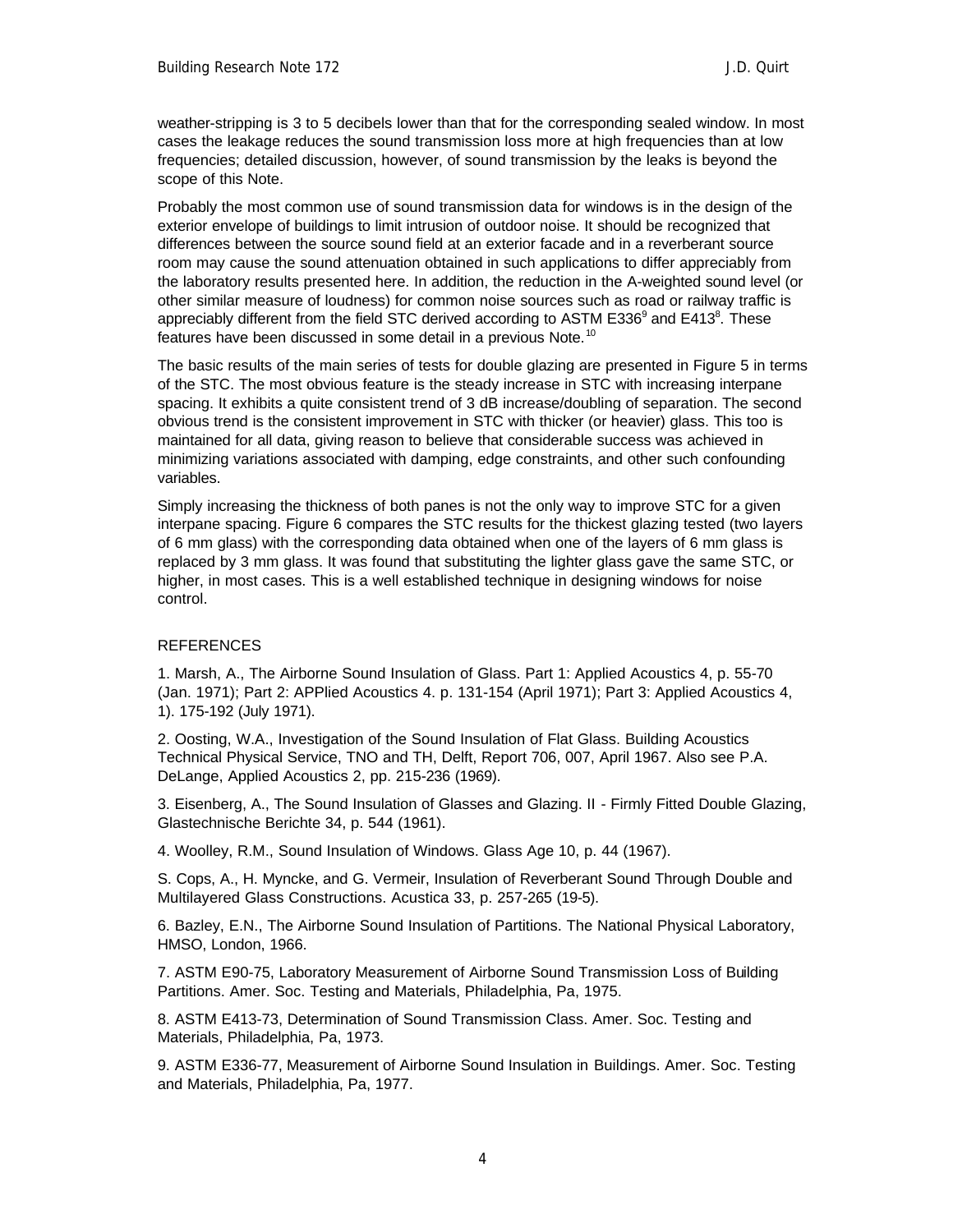10. Quirt, J.D., Acoustic Insulation Factor: A Rating for the Insulation of Building Against Outdoor Noise. National Research Council of Canada, Division of Building Research, BR Note 148.(Revised) June 1980.



Figure 2: Location and size of window openings in the filler wall.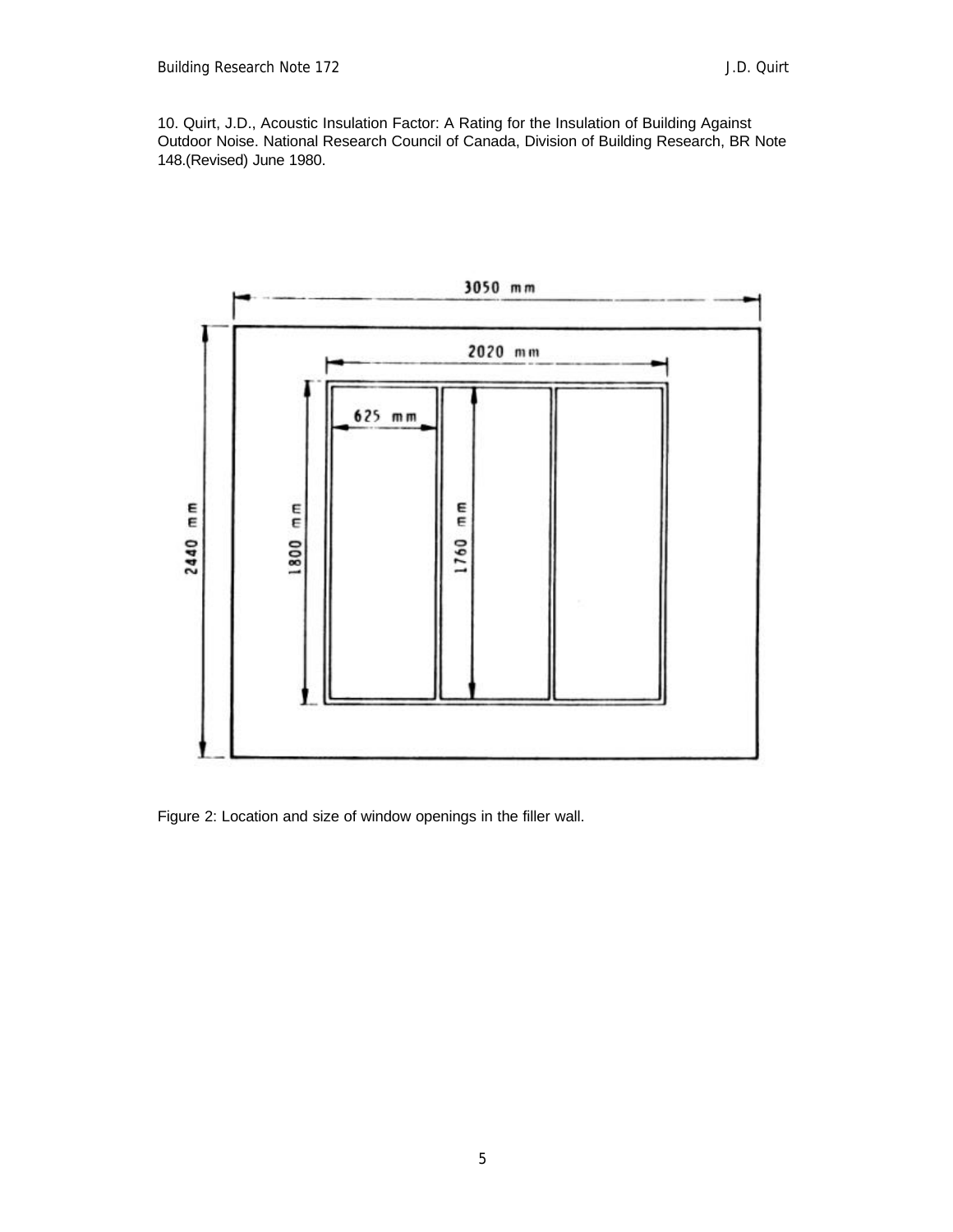

Figure 3: Schematic representation of window mounting details. caulked seals are indicated by circles, and taped seals are indicated by arrows